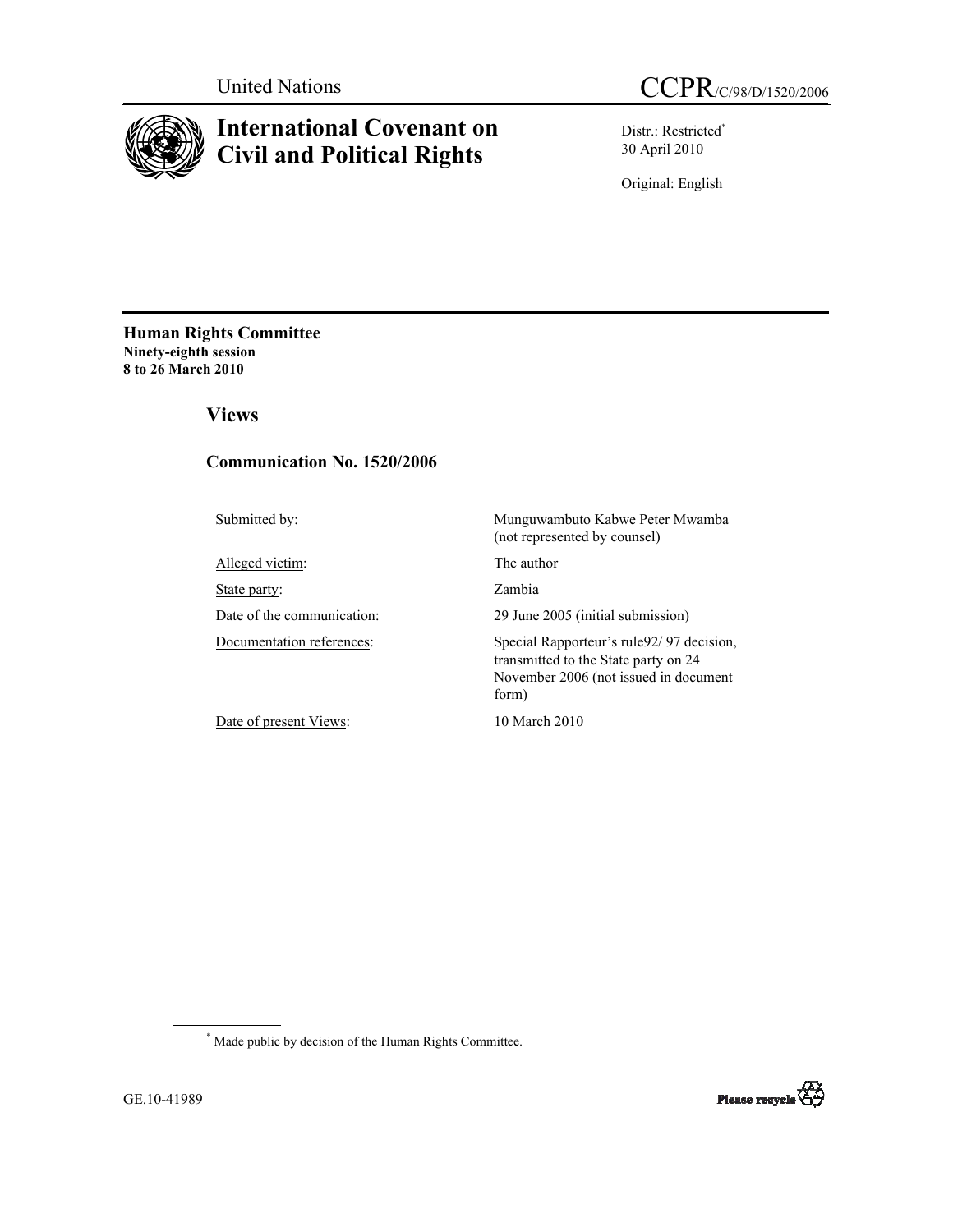| Subject matter:                    | Death penalty after unfair trial, undue<br>delay for hearing of appeal                                                                                                                                                                                |
|------------------------------------|-------------------------------------------------------------------------------------------------------------------------------------------------------------------------------------------------------------------------------------------------------|
| Procedural issues:                 | None                                                                                                                                                                                                                                                  |
| Substantive issues:                | Right to life/mandatory nature of the death<br>penalty, torture, cruel, inhuman or<br>degrading treatment, poor conditions of<br>detention, method of execution – hanging,<br>due process, presumption of innocence,<br>right to review without delay |
| Articles of the Covenant:          | 6, 7, 10, paragraph 1, 14, paragraph 2, $3(c)$ ,<br>and $5$                                                                                                                                                                                           |
| Articles of the Optional Protocol: | 2                                                                                                                                                                                                                                                     |

 On 10 March 2010 the Human Rights Committee adopted the annexed text as the Committee's Views under article 5, paragraph 4, of the Optional Protocol in respect of communication No. 1520/2006.

# **[ANNEX]**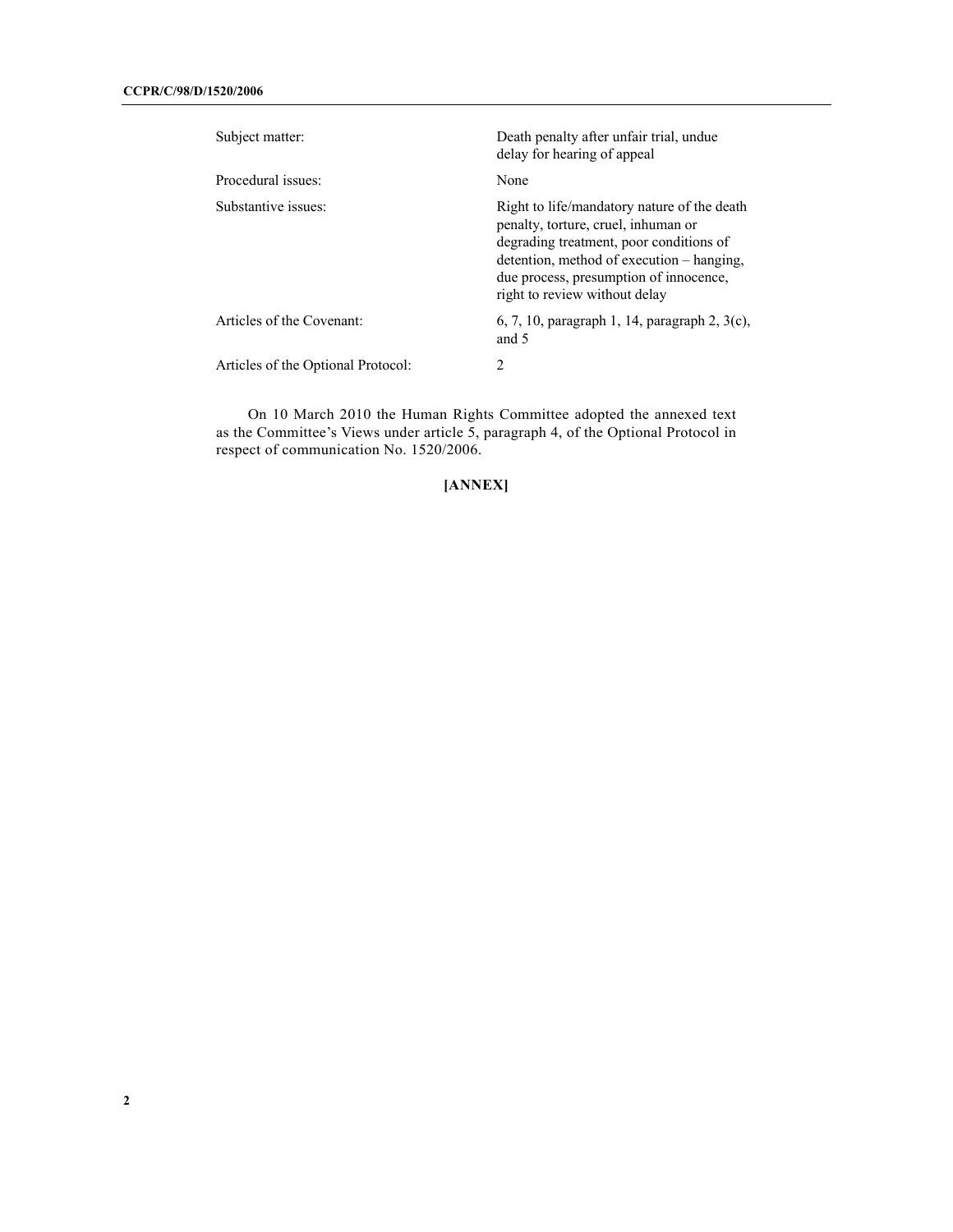# **Annex**

# **Views of the Human Rights Committee under article 5, paragraph 4, of the Optional Protocol to the International Covenant on Civil and Political Rights (ninety-eighth session)**

concerning

# **Communication No. 1520/2006\*\***

| Submitted by:              | Munguwambuto Kabwe Peter Mwamba<br>(not represented by counsel) |
|----------------------------|-----------------------------------------------------------------|
| Alleged victim:            | The author                                                      |
| State party:               | Zambia                                                          |
| Date of the communication: | 29 June 2005 (initial submission)                               |

The Human Rights Committee, established under article 28 of the International Covenant on Civil and Political Rights,

Meeting on 10 March 2010,

 Having concluded its consideration of communication No. 1520/2006, submitted to the Human Rights Committee by Mr. Munguwambuto Kabwe Peter Mwamba under the Optional Protocol to the International Covenant on Civil and Political Rights,

 Having taken into account all written information made available to it by the author of the communication and the State party,

Adopts the following:

# **Views under article 5, paragraph 4, of the Optional Protocol**

1. The author of the communication is Mr. Munguwambuto Kabwe Peter Mwamba, a Zambian national, born in 1956, who is currently on death row waiting for his case to be reviewed on appeal by the Supreme Court of Zambia. He claims to be a victim of violations by the State party of the International Covenant on Civil and Political Rights**.**  Although he does not invoke any articles of the Covenant, his communication appears to raise issues under article 6; article 7; article 10, paragraph 1; and article 14 of the Covenant.He is not represented by counsel.

<sup>\*\*</sup> The following members of the Committee participated in the examination of the present communication: Mr. Abdelfattah Amor, Mr. Lazhari Bouzid, Ms. Christine Chanet, Mr. Mahjoub El Haiba, Mr. Yuji Iwasawa, Ms. Helen Keller, Mr. Rajsoomer Lallah, Ms. Zonke Zanele Majodina, Ms. Iulia Antoanella Motoc, Mr. Michael O'Flaherty, Mr. José Luis Pérez Sanchez-Cerro, Mr. Rafael Rivas Posada, Sir Nigel Rodley, Mr. Fabian Omar Salvioli and Mr. Krister Thelin.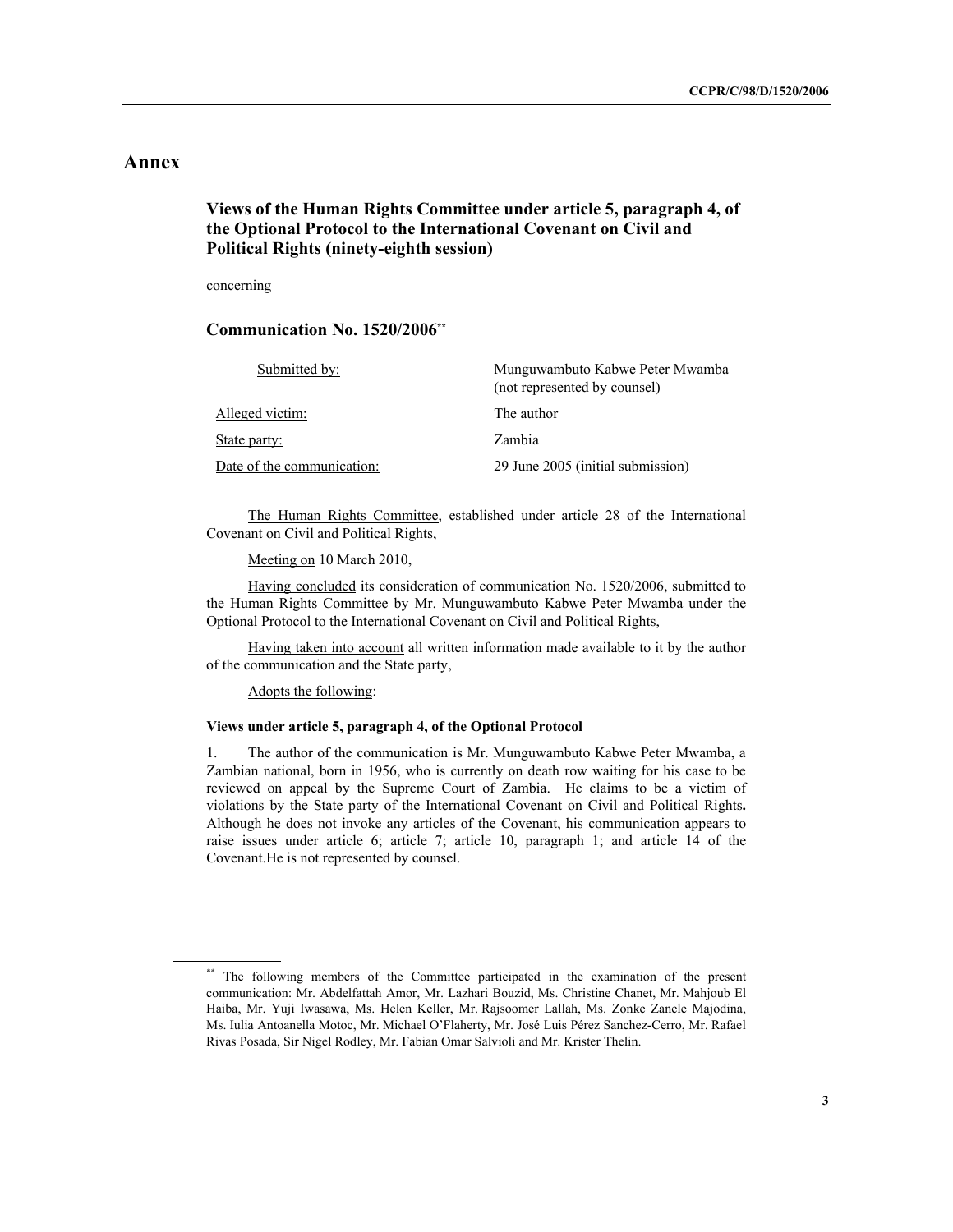#### **The facts as presented by the author**

2.1 On 24 March 1999, the author, who was a high ranking police officer (superintendent) at the time, was arrested, and detained on suspicion of having murdered the driver of a van carrying 40 tons of copper cathodes and of having stolen the cathodes. He was charged with murder, attempted murder and aggravated robbery. He was taken to the Police Service Headquarters, where he was placed in handcuffs and shackles and subjected to torture and ill-treatment, including an assault by the victim's son with the acquiescence of police officers. He was then transferred to the Chongwe Police Station, where he was secretly detained, in handcuffs and shackles and without food and water for three days.

2.2 On 28 March 1999, he was sent to the Kabwata Police Station, where he was detained in a cell covered with urine and excrement. He remained in pre-trial detention until his trial on 1 September 1999. He states that on this date the judge also determined the lawfulness of his detention. The police officers investigating the murder and robbery repeatedly asserted through the media that he was the offender. While the author was in detention police officers threatened to kill him, as a result of which the author gave a false confession. However, this confession was not relied upon by the prosecution. The author was also informed by his nephew, who was a paramilitary officer, that there were plans to kill him in the bush. With the help of his lawyer and the officer-in-charge of the prison in which he was detained, he managed to avoid being murdered. This issue was not brought up at trial by the author for fear that the officers in question might seek revenge on the author's nephew.

2.3 On 1 September 1999, the author's trial began. He was represented by counsel, who was hired privately. On 8 August 2001**,** he was convicted by the High Court of Zambia of murder and attempted murder and was sentenced to death by hanging, which is a mandatory sentence. He was acquitted on the aggravated robbery charge due to the negligence of the police officers involved, who failed to take any action against third parties who were found in possession of the stolen items. These third parties were neither charged nor summoned to testify during the author's trial, because they bribed the police officers in question to prevent their prosecution. As the three offences were committed at the same time, the judge should also have acquitted him on the two other charges (murder and attempted murder).

2.4 The author did not have a fair trial. The court was neither independent nor impartial, and the judge and the State prosecutor were bribed. There was no equality between the parties in the proceedings, as the comments and the submissions made by his lawyer were ignored by the judge. Defence witnesses, as well as his lawyer, were intimidated and beaten by police officers. A request by the State prosecution, which was granted by the judge, to exclude the third parties, who were found with the stolen goods, from testifying in Court is a miscarriage of justice. The author's lawyer did not have time to examine a report by the ballistic expert and prepare his defence, as the false report was only produced in Court during the trial. The police officers and the judges involved in his case are corrupt. The Inspector of Police orchestrated his conviction, as the author had previously attempted to have him removed for corruption<sup>1</sup>. In addition, some police officers were bribed to produce false evidence and testimonies, and the judges involved were strongly influenced by the repeated declarations made by the police in the media during the investigation.

2.5 On 22 August 2001, the author lodged an appeal before the Supreme Court. He is still awaiting review of his case. There are 170 convicts in the same prison all awaiting their appeal, which takes between two and fifteen years. The conditions on death row are

<sup>1</sup>  $<sup>1</sup>$  The author provides the names of all of the officers involved.</sup>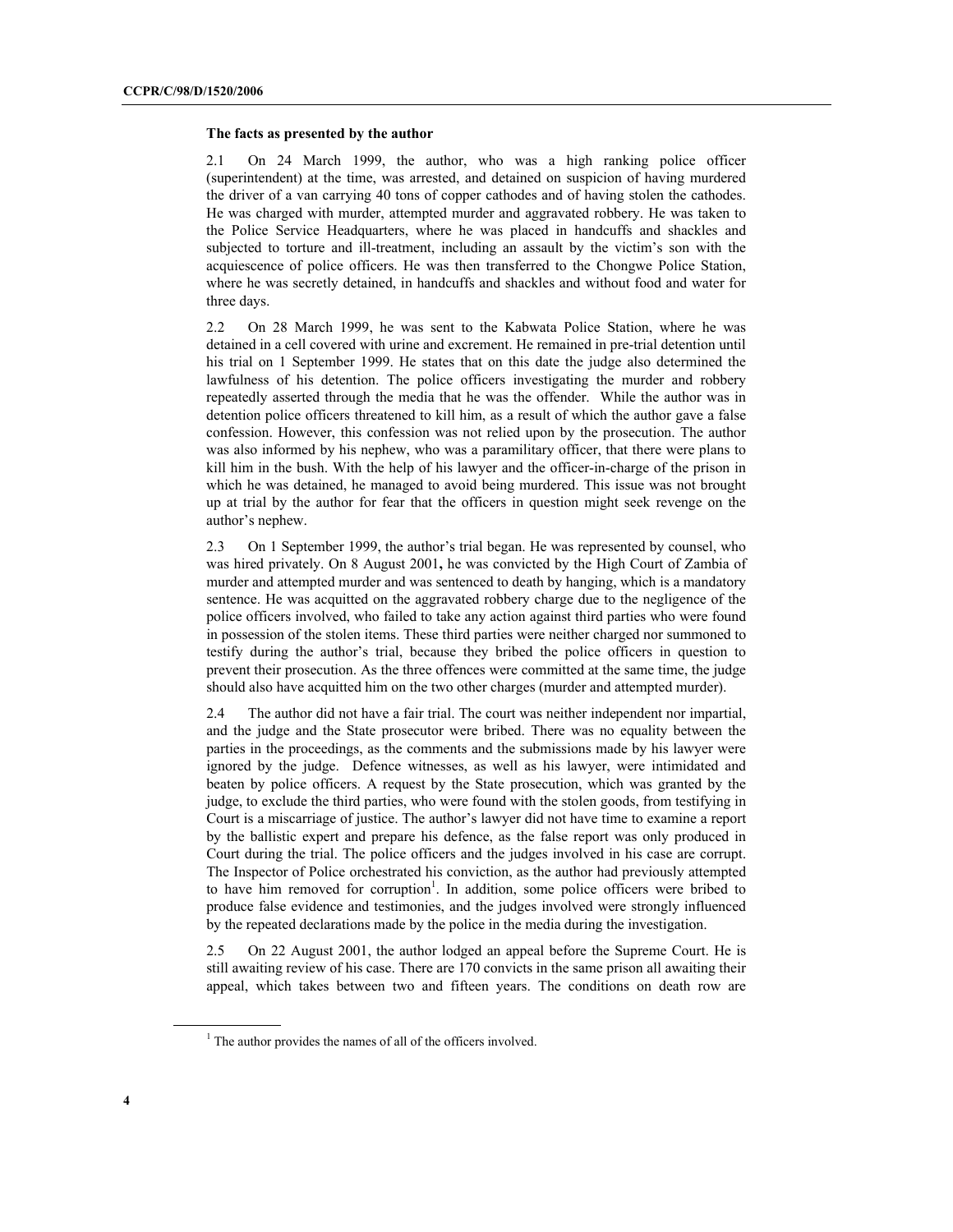inhuman and amount to sleeping in a dirty public toilet: cells are 3 by 3 metres; they accommodate several prisoners and have no toilet facilities, so they must avail of small tins to relieve themselves; TB, malaria and HIV/AIDS, are all prevalent in the prison.

2.6 The author wrote five times to the Chief Justice requesting information on the status of his appeal and asking him to consider a retrial before the High Court during which the third parties found in possession of the stolen goods could testify. In a response from the Chief Justice, he was informed that his appeal had been delayed due to missing transcripts from his hearing, which at that point had been found, and that his appeal would take place soon.<sup>2</sup> The author believes that the transcripts have and/or will be altered, and informs the Committee that his wife was recently informed by public officials that his sentence would be confirmed due to the fact that he has lodged several complaints, including complaints of corruption on the part of the judge and the police officers who dealt with his case.

### **The complaint**

3.1 The author claims that the treatment which he was subjected to in pre-trial detention amounts to physical and psychological torture, or to cruel, inhuman or degrading treatment or punishment (paragraphs 2.1 and 2.2). He also claims that the conditions of detention on death row, the stress and depression he has developed since his detention there, the fear that he might die from TB, malaria or HIV/AIDS, all of which he claims are prevalent in the prison, as well as the fact that he has been waiting for, by now, over 8 years to have his case reviewed, amount to torture, or to cruel, inhuman or degrading treatment or punishment (paragraph 2.5). He also claims that the method of execution by hanging constitutes cruel, inhuman or degrading treatment. All of these claims appear to raise issues under article 10 and/or article 7 of the Covenant.

3.2 The author claims that he did not have a fair trial for the reasons set out in paragraph 2.4 above. In addition, he claims that his presumption of innocence (article 14, paragraph 2) was not respected by the police authorities, demonstrated by their declaration through the media that he was guilty. According to the author, the articles in the newspapers, describing him as a criminal, influenced the Court in its decision to convict him.

3.3 The author complains that his rights were violated as a result of being compelled by the police to testify against himself under the threat of murder (article 14, paragraph  $3(g)$ ).

3.4 The author claims that the death sentence imposed upon him is mandatory for the crime of murder, which appears to raise issues under article 6 of the Covenant.

3.5 Finally, the author claims that he was denied the right to have his conviction and sentence reviewed by a higher tribunal since his appeal has been deliberately delayed for 5 years (at the time of submission of his initial communication), which appears to raise issues under article 14, paragraph 3(g) and 5, of the Covenant. In addition, until such time as it is heard, and in the event that it does not succeed, he is not in a position to seek pardon or commutation of his sentence (article 6, paragraph 4).

### **State party's observations**

4. On 9 February 2007, the State party informed the Committee that this case had yet not been heard by the Supreme Court due to "technical reasons" and provided a copy of a letter from the Director of Public Prosecutions, dated 2 February 2007, indicating that the appeal had not been heard as "the record of proceedings has not been typed" but that "the Master of the Supreme Court had indicated (to the Director of Public Prosecutions) that the Court would advise on progress towards the case being heard " in the next few weeks."

<sup>2</sup>  $2^2$  Cf. the reply by the State Party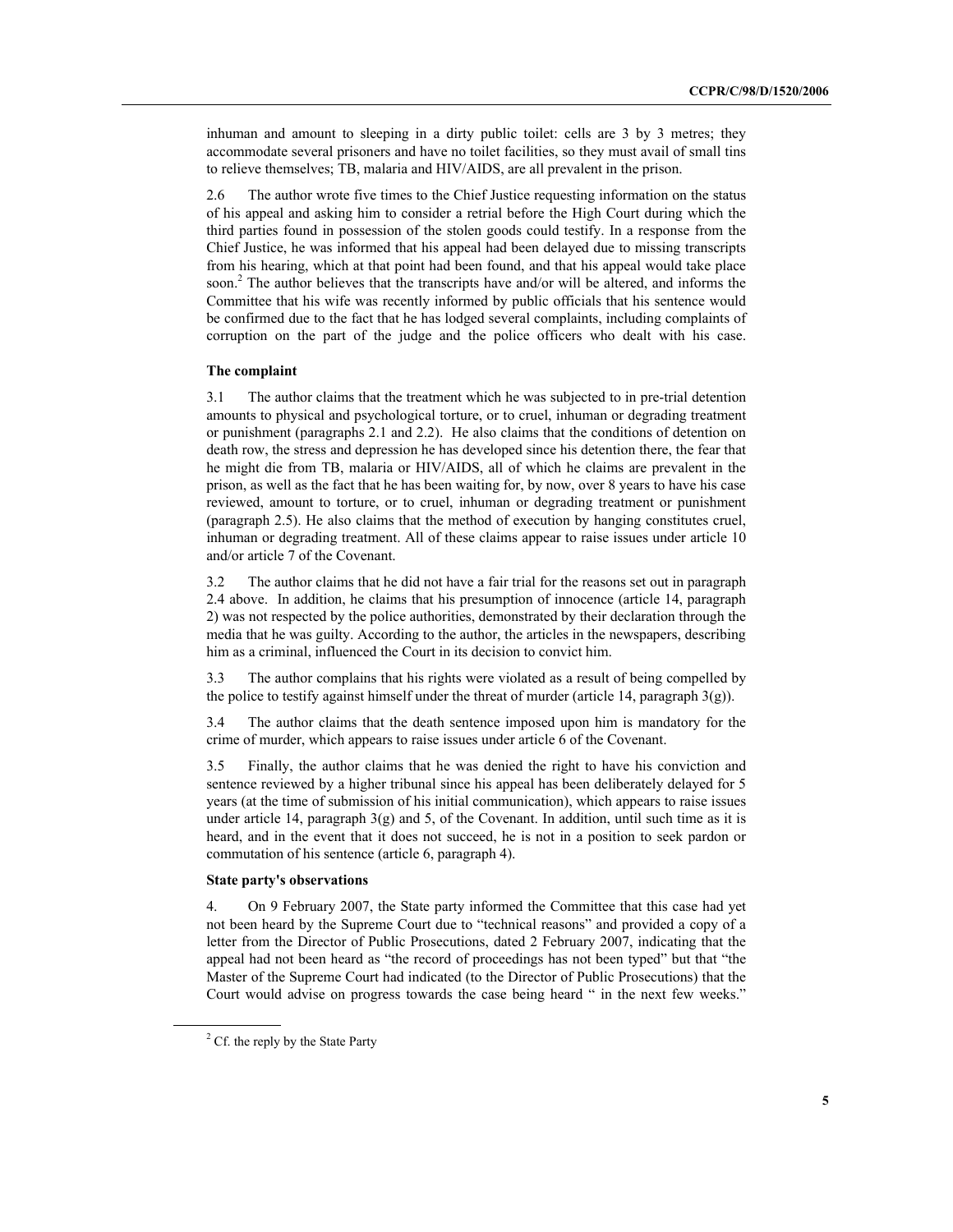Despite reminders to the State party on 24 July 2007, 23 June 2008, and 2 March 2009, to provide its submission on admissibility and merits no further information has been received from the State party.

### **Issues and proceedings before the Committee**

### **Consideration of admissibility**

5.1 Before considering any claim contained in a communication, the Human Rights Committee must, in accordance with rule 93 of its rules of procedure, decide whether or not it is admissible under the Optional Protocol to the Covenant. The Committee has ascertained, as required under article 5, paragraph 2 (a), of the Optional Protocol, that the matter is not being examined under another procedure of international investigation or settlement.

5.2 The Committee notes the State party's only submission on this case in 2007, more than five years since the appeal was filed, that the long delay has been merely due to the failure to have the record of proceedings typed. At the time of consideration of this communication, over eight years after the author's conviction, the author is still waiting for his appeal hearing and remains on death row. The State party has provided no further explanation for this delay. Thus, the Committee considers that the delay in the disposal of the author's appeal amounts to an unreasonably prolonged delay within the meaning of article 5, paragraph 2 (b), of the Optional Protocol and therefore declares the communication admissible.

5.3 The Committee notes that the author's allegations in paragraph 2.4 largely relate to the evaluation of facts and evidence by the State party's courts, which appear to raise issues under article 14 of the Covenant. The Committee refers to its jurisprudence<sup>3</sup> and reiterates that it is generally for the courts of States parties to the Covenant to evaluate facts and evidence in a particular case, unless it can be ascertained that it was clearly arbitrary or amounted to a denial of justice. The material before the Committee does not sufficiently reveal that the conduct of the trial suffered from any such defects. Accordingly, the author has not substantiated these allegations for the purposes of admissibility and these claims are thus considered inadmissible pursuant to article 2 of the Optional Protocol.

5.4 As to the claim that the author was compelled to confess guilt, the Committee notes that the author himself states that this confession was not relied upon by the prosecution. Thus, the Committee also considers this issue inadmissible for non-substantiation, pursuant to article 2 of the Optional Protocol.

5.5 The Committee finds that the other claims relating to: the imposition of the death penalty and associated issues; the author's conditions of detention; his right to be presumed innocent until proven guilty; and right to review without delay have all been substantiated for the purposes of admissibility.

<sup>3</sup> <sup>3</sup> See for example: Communication No. 541/1993, *Errol Simms v. Jamaica*, inadmissibility decision adopted on 3 April 1995 and *P.K. v. Canada*, inadmissibility decision of 20 March 2007. Communication No. 1188/2003, *Riedl-Riedenstein et al. v. Germany*; No. 886/1999, *Bondarenko v. Belarus*; No. 1138/2002, *Arenz et al. v. Germany*, admissibility decision. General comment No. 32 [90] on article 14, 24 July 2007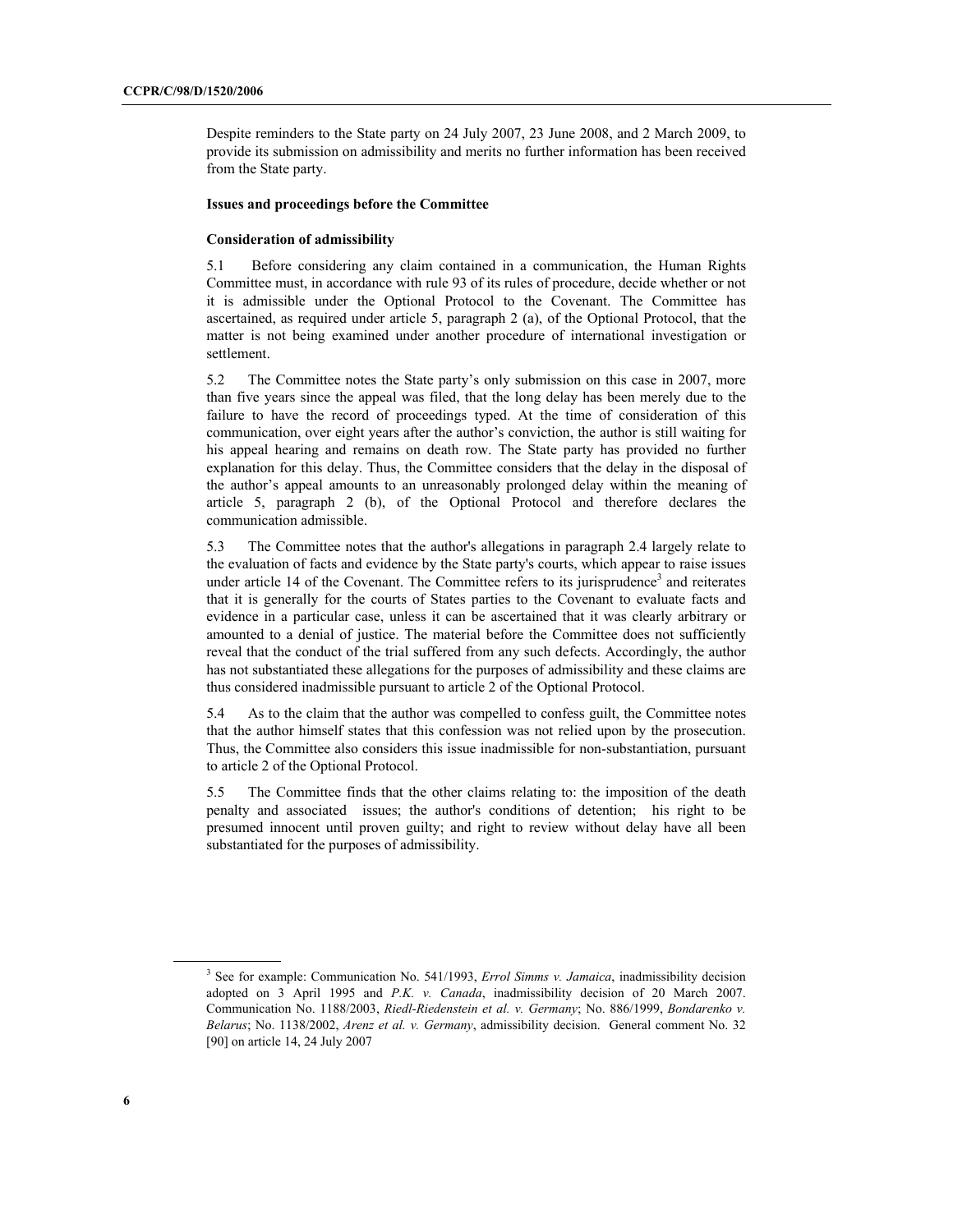#### **Consideration of the merits**

6.1 The Human Rights Committee has considered the present communication in light of all the information made available to it by the parties, as provided in article 5, paragraph 1, of the Optional Protocol.

6.2 The Committee notes that the State party's only response to date to the author's allegations is that the appeal has not yet taken place "due to technical reasons" and it has provided no arguments on the substance of the author's claims. It reaffirms that the burden of proof cannot rest on the author of the communication alone, especially considering that the author and the State party do not always have equal access to the evidence and frequently the State party alone has the relevant information. It is implicit in article 4, paragraph 2 of the Optional Protocol that the State party has the duty to investigate in good faith all allegations of violations of the Covenant made against it and its representatives and to furnish to the Committee the information available to it. In the light of the failure of the State party to cooperate with the Committee on the matter before it, due weight must be given to the author's allegations, to the extent that they have been substantiated.

6.3 The Committee notes that the author was convicted of murder and attempted murder, on the basis of which he received a mandatory death sentence. The State party does not contest that the death sentence is mandatory for the offences of which he was convicted. The Committee recalls its jurisprudence that the automatic and mandatory imposition of the death penalty constitutes an arbitrary deprivation of life, in violation of article 6, paragraph 1, of the Covenant, in circumstances where the death penalty is imposed without any possibility of taking into account the defendant's personal circumstances or the circumstances of the particular offence<sup>4</sup>. The Committee finds that the imposition of the death penalty itself, in the circumstances, violated the author's right under article 6, paragraph 1, of the Covenant. In light of the finding that the death penalty imposed on the author is in violation of article 6, the Committee considers that it is not necessary to examine issues regarding the method of execution.

6.4 The Committee notes that the State party has not contested the information provided by the author on his deplorable conditions of pre-trial detention and current detention on death row, including the claims that he was initially detained secretly, assaulted, handcuffed and shackled, denied food and water for three days and is currently incarcerated in a small and filthy cell without adequate toilet facilities. The Committee recalls that persons deprived of their liberty may not be subjected to any hardship or constraint other than that resulting from the deprivation of liberty; they must be treated in accordance with, inter alia, the Standard Minimum Rules for the Treatment of Prisoners<sup>5</sup>. It considers, as it has repeatedly found in respect of similar substantiated claims<sup>6</sup>, that the author's conditions of detention, as described, violate his right to be treated with humanity and with respect for the inherent dignity of the human person, and are therefore contrary to article 10, paragraph 1. In the light of this finding in respect of article 10, a provision of the Covenant dealing specifically with the situation of persons deprived of their liberty and encompassing for such persons the elements set out generally in article 7, it is not necessary to separately

<sup>4</sup> <sup>4</sup> See for example: Communication No. 806/1998, *Thompson v. St. Vincent and the Grenadines*, Views adopted on 18 October 2000; Communication No. 845/1998, *Kennedy v. Trinidad and Tobago*, Views adopted on 26 March 2002; and Communication No. 1077/2002, *Carpo v. The Philippines*, Views adopted on 28 March 2003.

<sup>5</sup>  $5$  General comment No. 21 [44] on article 10, paras. 3 and 5; Communication No. 1134/2002, *Fongum Gorji-Dinka v. Cameroon*, Views adopted on 17 March 2005, para. 5.2.

<sup>6</sup> <sup>6</sup> See for example: Communication 908/2000, *Xavier Evans v. Trinidad and Tobago*, Views adopted on 21 March 2003; and Communication 1173/2003, *Abdelhamid Benhadj v. Algeria*, Views adopted on 20 July 2007.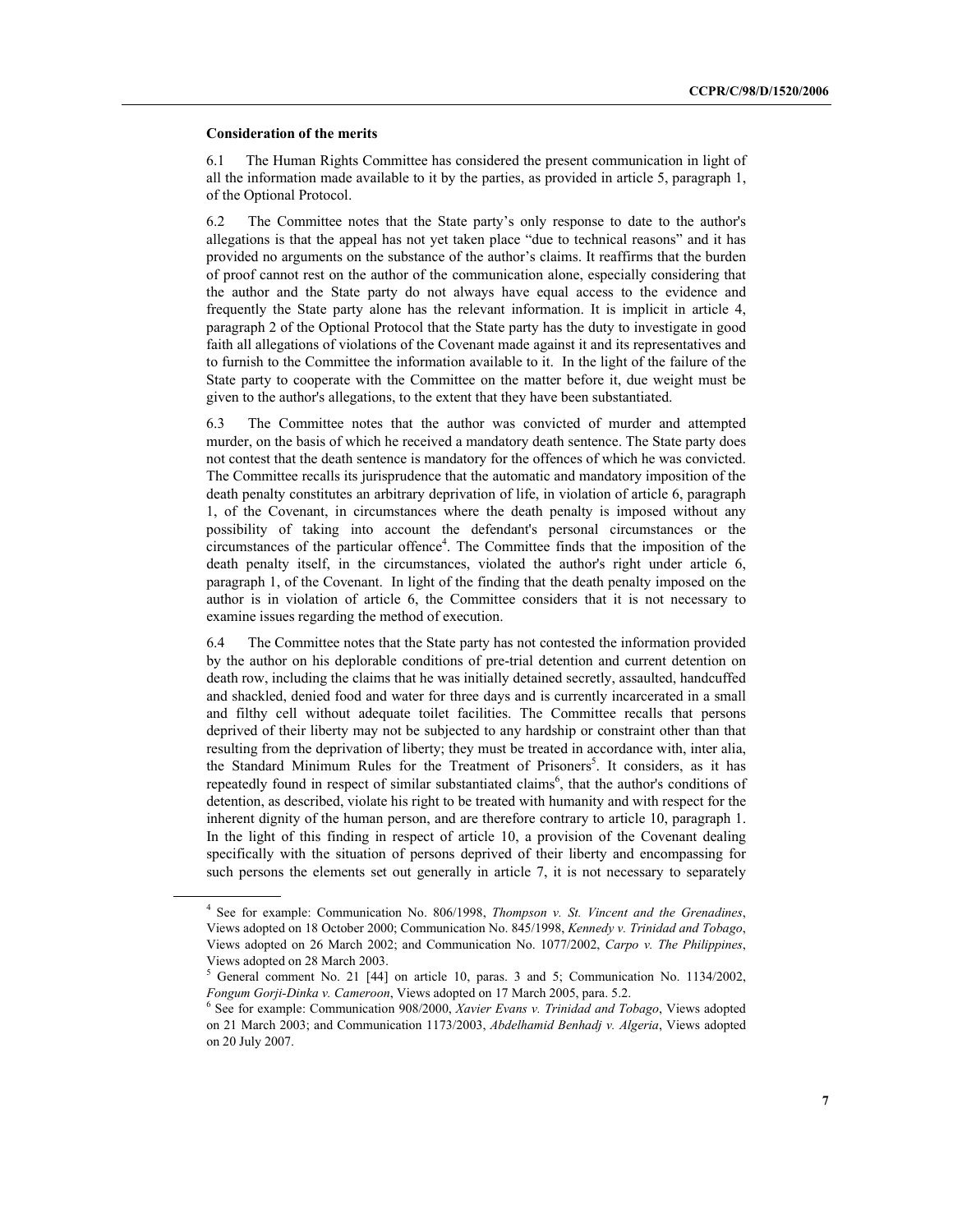consider any possible claims arising under article  $7$  in this regard<sup>7</sup>. For these reasons, the Committee finds that the State party has violated article 10, paragraph 1, of the Covenant.

6.5 As to the claim that the author's right to be presumed innocent until proven guilty was eroded by the police officers announcements in the media that he was culpable, the Committee recalls its jurisprudence as reflected in its general comment no.  $32<sup>8</sup>$ , according to which "the presumption of innocence, which is fundamental to the protection of human rights, imposes on the prosecution the burden of proving the charge, guarantees that no guilt can be presumed until the charge has been proved beyond reasonable doubt, ensures that the accused has the benefit of doubt, and requires that persons accused of a criminal act must be treated in accordance with this principle". The same general comment, as well as the Committee's jurisprudence<sup>9</sup>, refers to the duty of all public authorities to refrain from prejudging the outcome of a trial, including by abstaining from making public statements affirming the guilt of the accused. The media should avoid news coverage undermining the presumption of innocence. Given the author's claims that such public statements were made against the author and the State party's failure to dispute these claims, the Committee considers that the State party has violated article 14, paragraph 2 of the Covenant in this regard.

6.6 The Committee recalls its jurisprudence<sup>10</sup> as reflected in its general comment no.  $32<sup>11</sup>$  that the rights contained in article 14, paragraphs 3(c), and 5, read together, confer a right to review of a decision at trial without delay and that the right of appeal is of particular importance in death penalty cases. It notes that nearly six years after conviction, the only reply by the State party to the Committee is that the failure to hear the author's appeal was due to technical reasons, viz. the failure to have the record of proceedings typed. Given the fact that the author's appeal has still not been heard, now over eight years since his conviction, at the time of examination of the present communication, which remains uncontested by the State party, the Committee considers that the delay in the instant case violates the author's right to review without delay and consequently finds a violation of article 14, paragraphs 3(c), and 5 of the Covenant. In light of the finding that the author's right to a review has been unduly delayed, the Committee considers that it is not necessary to address the author's claim relating to his inability to apply for a pardon or commutation of his sentence.

6.7 The Committee recalls that the imposition of a sentence of death upon conclusion of a trial in which the provisions of the Covenant have not been respected constitutes a violation of article 6 of the Covenant.<sup>12</sup> In the present case, the author's death sentence was imposed, in violation of the right to a fair trial, as guaranteed by article 14 of the Covenant, and therefore also in violation of article 6 of the Covenant.

<sup>7</sup> Communication No. 818/1998, *Sextus v. Trinidad and Tobago*, Views adopted on 16 July 2001.

<sup>8</sup> General comment No. 32 [90] on article 14. 24 July 2007.

<sup>9</sup> <sup>9</sup> See for example: Communication No. 770/1997, *Gridin v. Russian Federation*, Views adopted on 20 July 2000.

<sup>&</sup>lt;sup>10</sup> See for example: Communication No. 390/1990, *Lubuto v. Zambia*, Views adopted on 31 October 1995; Communication No. 523/1992, *Neptune v. Trinidad and Tobago*, Views Adopted on 16 July 1996; Communication No. 614/95, *Sam Thomas v Jamaica*, Views adopted on 31 March 1999; Communication No. 702/1996, *Clifford McLawrence v Jamaica*, Views adopted on 18 July 1997; and Communication No. 588/1994, Johnson v. Jamaica, Views adopted on 22 March 1996.

<sup>&</sup>lt;sup>11</sup> General comment No. 32 [90] on article 14. 24 July 2007

<sup>&</sup>lt;sup>12</sup> See for example: Communication No. 719/1996, *Conroy Levy v. Jamaica*, Views adopted on 3 November 1998; Communication No. 730/1996, *Clarence Marshall v. Jamaica*, Views adopted on 3 November 1998; and Communication No. 1096/2002, *Kurbanov v. Tajikitsan*, Views adopted on 6 November 2003.